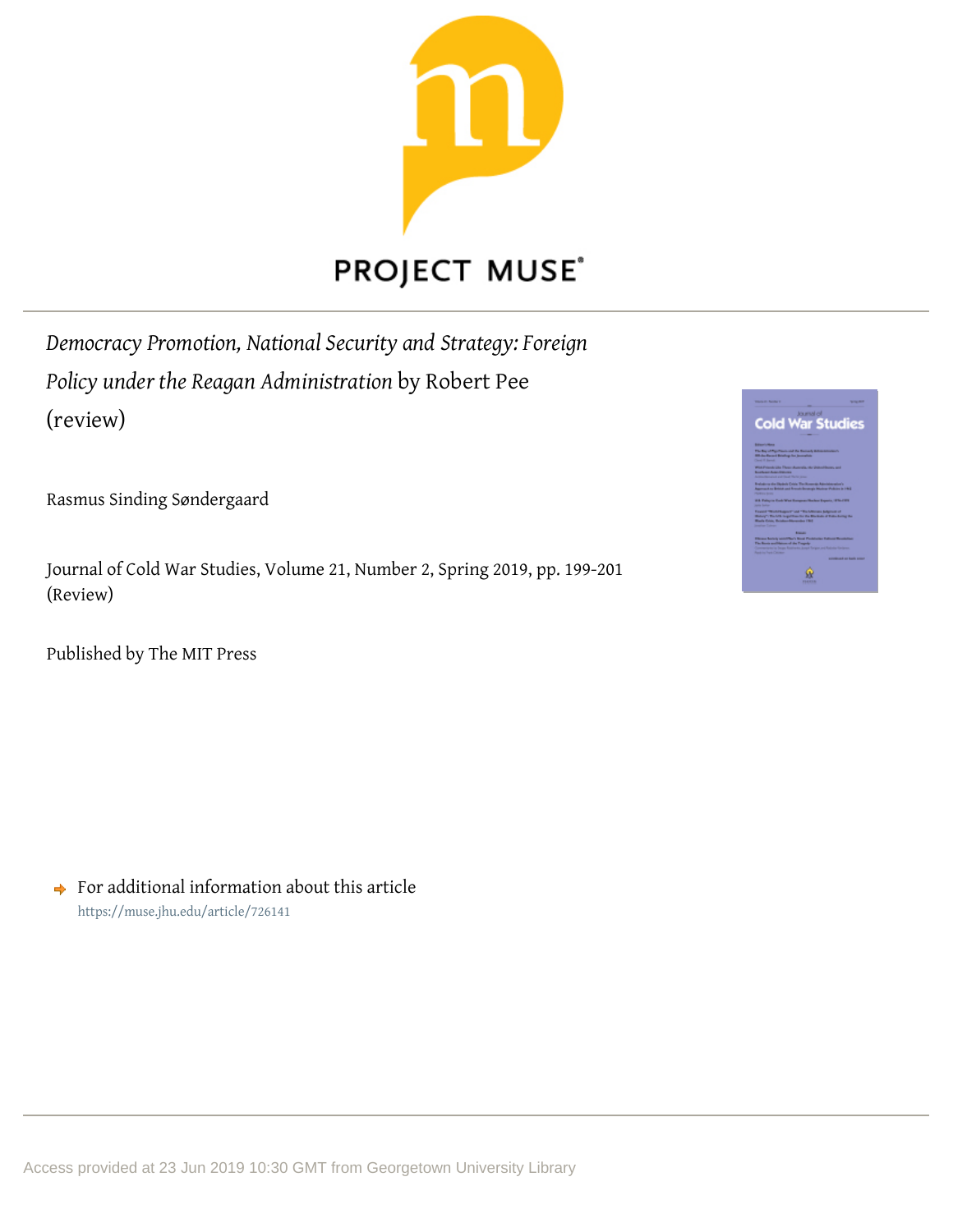from the late 1960s to the mid-1970s. Kissinger's fierce opposition to human rights as a U.S. foreign policy priority emerges as a powerful theme in Snyder's narrative. "The emigration of Jews from the Soviet Union is not an objective of America foreign policy," Snyder quotes Kissinger telling Nixon in 1973. "Why, if they put Jews into gas chambers in the Soviet Union it is not an American concern" (p. 32).

Kissinger's much-vaunted "realism" and corresponding intransigence on human rights issues will come as no surprise to readers familiar with the existing scholarship on human rights and U.S. foreign relations in the 1970s. Snyder reinforces that narrative, revealing in fresh detail Kissinger's seemingly indefatigable efforts to head off, water down, circumvent, or simply ignore the initiatives of human rights supporters on Capitol Hill and their non-governmental allies. "Human rights emerged as a relevant issue for U.S. foreign policy despite the obstructionist efforts of Henry Kissinger," Snyder concludes (p. 170).

Some readers will find Snyder's use of the "long 1960s" problematic. Many of the developments she analyzes—for example, human rights activism toward Chile after 1973—seem more firmly rooted in the 1970s than in the 1960s, and unique and significant developments of the 1970s are sometimes flattened out to make the narrative fit the chronological frame. Snyder also takes a rather narrow view of human rights by focusing on civil and political rights. Although she rightly points out that most U.S. human rights activists took this approach, she could have gone further in exploring the broader contestations over the meaning of human rights that played out during this period, both in the Cold War contest and along North-South lines. That said, *From Selma to Moscow* is an important and thought-provoking book and should be essential reading for human rights scholars and practitioners.

## ✣✣✣

Robert Pee, *Democracy Promotion, National Security and Strategy: Foreign Policy under the Reagan Administration*. London: Routledge, 2015. 219 pp. \$145.00.

## *Reviewed by Rasmus Sinding Søndergaard, Georgetown University*

In recent years, diplomatic historians have produced a burgeoning literature on the role of human rights in U.S. foreign relations during the Cold War, but the related topic of democracy promotion has received much less attention. *In Democracy Promotion, National Security and Strategy: Foreign Policy under the Reagan Administration*, Robert Pee offers a well-researched, balanced, and astute analysis of the Reagan administration's campaign to promote democracy. Focusing on both the administration and the broader foreign policy elite, the book traces the tensions between democracy promotion and U.S. national security strategy in the 1980s.

Pee asserts that the era of Ronald Reagan represented a turning point in the U.S. government's approach to democracy promotion by bringing about a reassessment of the relationship between democracy and security at the strategic level. This led to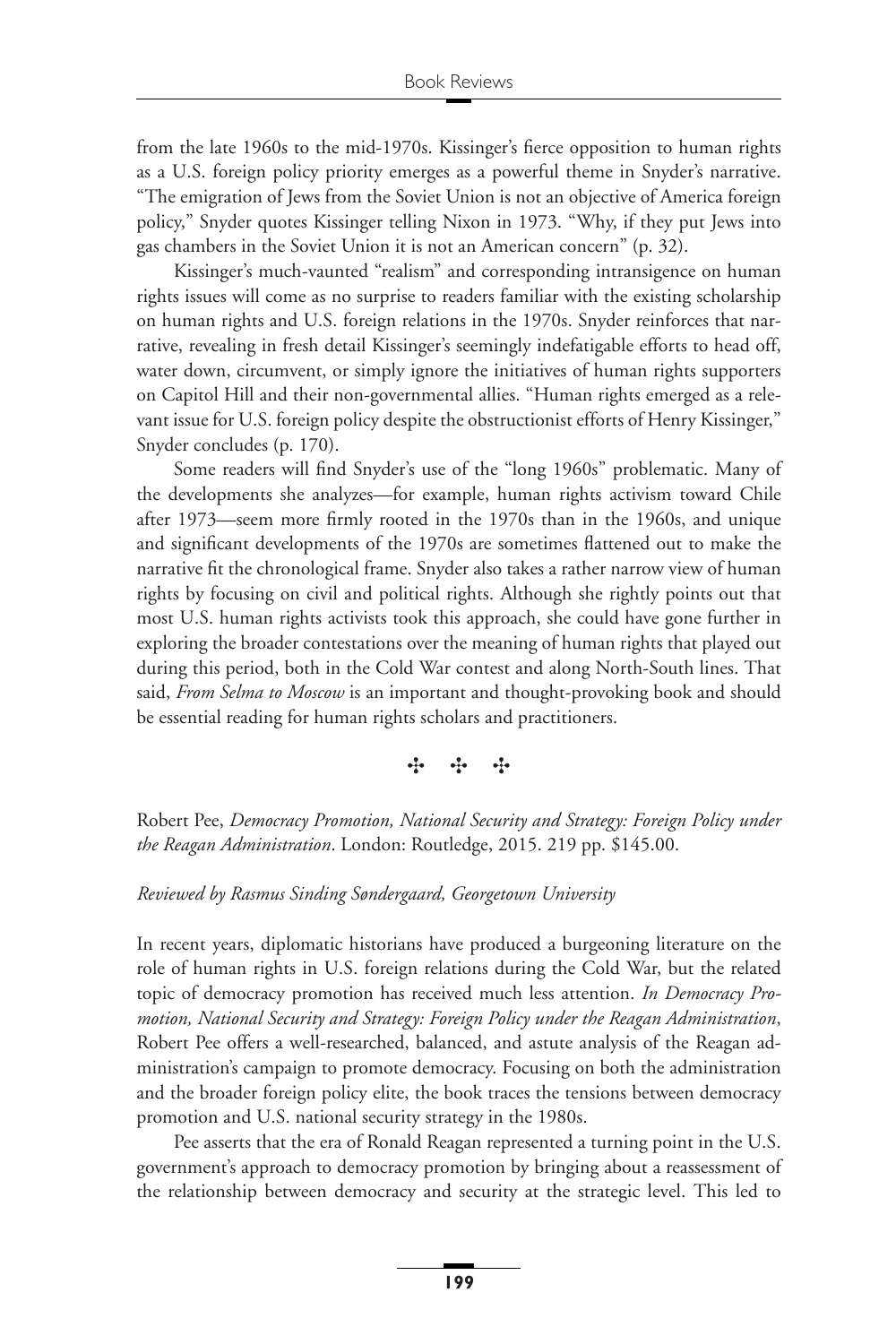the creation of the first U.S. organization dedicated exclusively to the promotion of democracy abroad: the National Endowment for Democracy (NED). Even so, the foreign policy elite, according to Pee, ultimately failed to agree on an overarching strategic framework, which meant that democracy promotion continued to operate on an ad hoc basis. He also notes that, in contrast to previous attempts to project democratic ideology or to reform foreign countries through their sitting governments, the new approach sought to build democracy from the bottom up through support for nongovernmental forces. However, Pee concludes that a narrow definition of democracy and U.S. security interests limited such support to low-intensity programs designed to contain radical forces and secure stability in friendly regimes. "During the Cold War, the U.S. and the NED promoted a form of liberal democracy based on the U.S. model, which did not embrace deeper levels of redistributive reform, or the welfarism associated with post-war models of liberal democracy" (p. 191).

After a survey of the roots of U.S. democracy promotion in Cold War covert operations and modernization policy in the Third World, the book turns to the tensions between democracy promotion and national security during the Reagan administration. With great attention to detail, Pee examines the internal power struggles in the administration between hardliners on the National Security Council staff and moderate diplomats at the State Department, who favored different strategic objectives and organizational setups for democracy promotion. Ultimately, the hardliners' preferred option of a government-controlled organization focused on the Soviet Union won out, only to be rejected by Democrats in Congress, who favored a broader campaign that included friendly dictatorships and an organization under less government control. Pee demonstrates how this rejection created an opportunity for a coalition of non-state actors, such as political consultants, think tank scholars, and representatives from labor unions and the Chamber of Commerce, to promote their preferred solution of a state-private network for a wide-ranging democracy campaign. The outcome was the establishment of the NED in 1983 as a semi-private foundation funded by the U.S. government, responsible for distributing grants to democratic forces abroad.

The final chapter analyzes the activities of the NED from 1984 to 1986. Although the formation of the NED solved the organizational question of how to support democracy promotion, Pee argues that strategic questions about the endowment's objectives and the specific countries to target were left unresolved. He demonstrates that congressional control over funding constrained operations to cases genuinely aimed at strengthening democracy through democratic methods, and that senior officials in the NED and the administration subordinated democracy to security interests. As a result, the NED pursued democracy promotion on a tactical basis in countries in which such a policy was believed to enhance U.S. national security. In friendly dictatorships, this meant support for elite forces who enacted surface reforms without a fundamental elimination of injustice to preserve stability. In the Communist bloc, by contrast, the NED supported groups aimed at transforming society. In a concluding chapter, Pee argues that the tensions between democracy and national security—as well as the ideas and institutions of the 1980s—have carried over into the post–Cold War era, and he predicts they will remain a recurring feature.